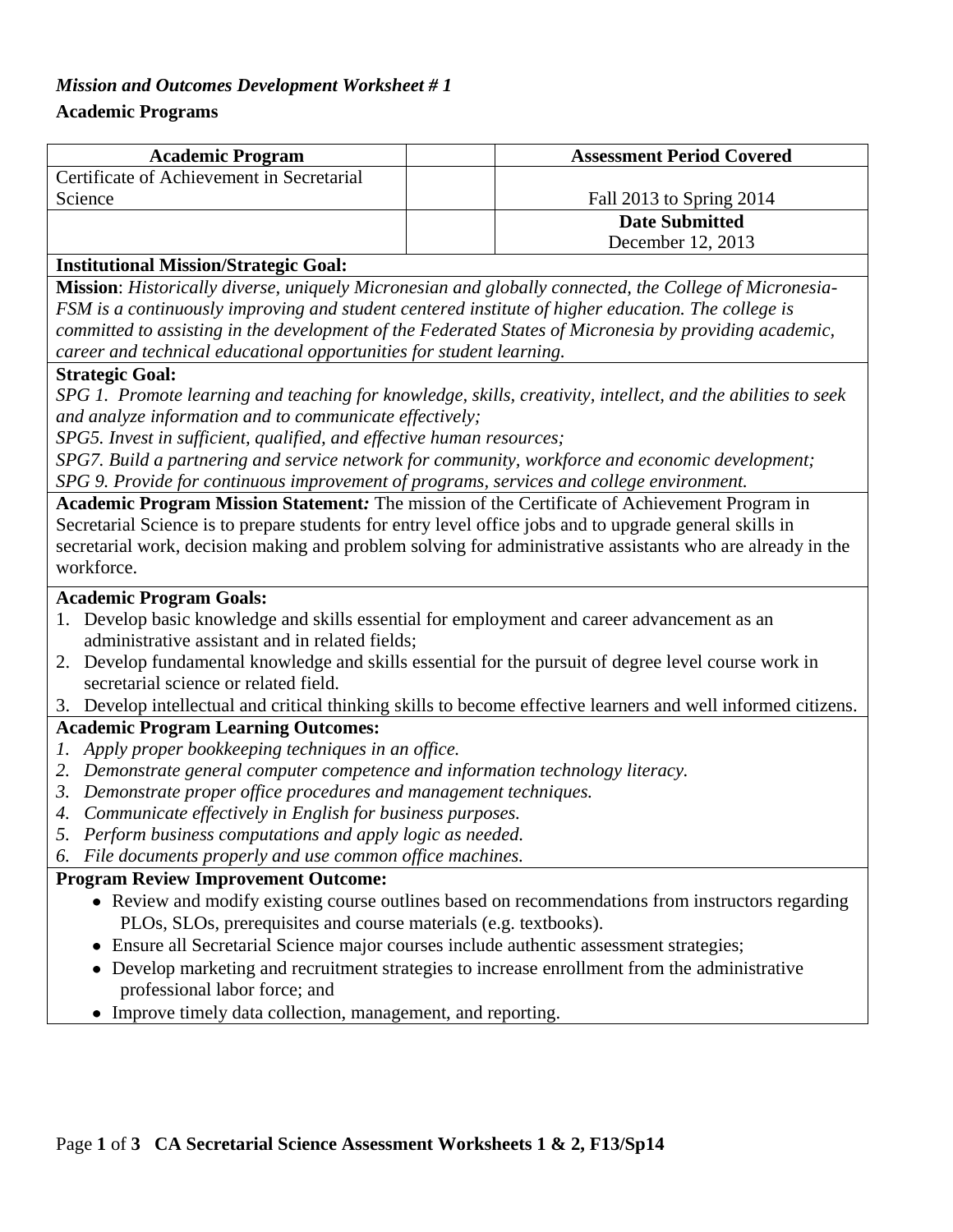# Assessment Plan Worksheet # 2 **Academic Programs**

| Certificate of Achievement in Secretarial |                                  |
|-------------------------------------------|----------------------------------|
| Science                                   | Fall 2013 to Spring 2014         |
| <b>Academic Program</b>                   | <b>Assessment Period Covered</b> |
| (X) Formative Assessment                  |                                  |
| <b>Summative Assessment</b>               |                                  |

| <b>Evaluation questions</b>                                                                              | Data sources                                                 | <b>Sampling</b>                                                 | <b>Analysis</b>                                                                         |
|----------------------------------------------------------------------------------------------------------|--------------------------------------------------------------|-----------------------------------------------------------------|-----------------------------------------------------------------------------------------|
| $\overline{1. Do}$ the PLOs/SLOs meet current<br>workforce requirements?                                 | <b>Interviews</b>                                            | Executives/Admi<br>nistrative<br>Professionals                  | Compare/Contr<br>ast findings<br>against current<br>PLO <sub>s</sub> and<br><b>SLOs</b> |
| 2. Do all the 10 Secretarial courses<br>include authentic assessment?                                    | Course outlines                                              | All course<br>outlines                                          | Number<br>completed                                                                     |
| 3. Do the major course requirements in<br>SS Program support the six $(6)$<br>program learning outcomes? | Course outlines                                              | Review all of the<br>course outlines in<br>the program.         | Comparison of<br>the course<br>SLO <sub>s</sub> to the<br>PLO <sub>s</sub> .            |
| 4. Can the students apply proper<br>bookkeeping techniques in an<br>office?                              | Quiz, workbook,<br>and project results                       | BK 095 and BK<br>096, BU 099b                                   | Actual number<br>of students<br>passing                                                 |
| 5. Can the students demonstrate<br>practical skills in the use of basic<br>software applications?        | Quiz and<br>computer lab<br>project results                  | CA100s, CA101s,<br>and BU099b                                   | Actual number<br>of students<br>passing                                                 |
| 6. Can the students demonstrate proper<br>office procedures and management<br>techniques?                | Question and<br>project results                              | BU095, BU099b                                                   | Actual number<br>of students<br>passing                                                 |
| 7. Can the students communicate<br>effectively in English for business<br>purposes?                      | Written,<br>presentation, and<br>email assignment<br>results | <b>ESL/BU 095,</b><br><b>ESL/BU 096, SS</b><br>100, and BU 099b | Actual number<br>of students<br>passing                                                 |
| 8. Can the students perform business<br>computations and apply logic as<br>needed?                       |                                                              | BU 098, BU 099b                                                 | Actual number<br>of students<br>passing                                                 |
| 9. Can the students file documents<br>properly and use common office<br>machines?                        | Short answer<br>questions and<br>demonstration<br>results    | BU0 95, BU 099b                                                 | Actual number<br>of students<br>passing                                                 |